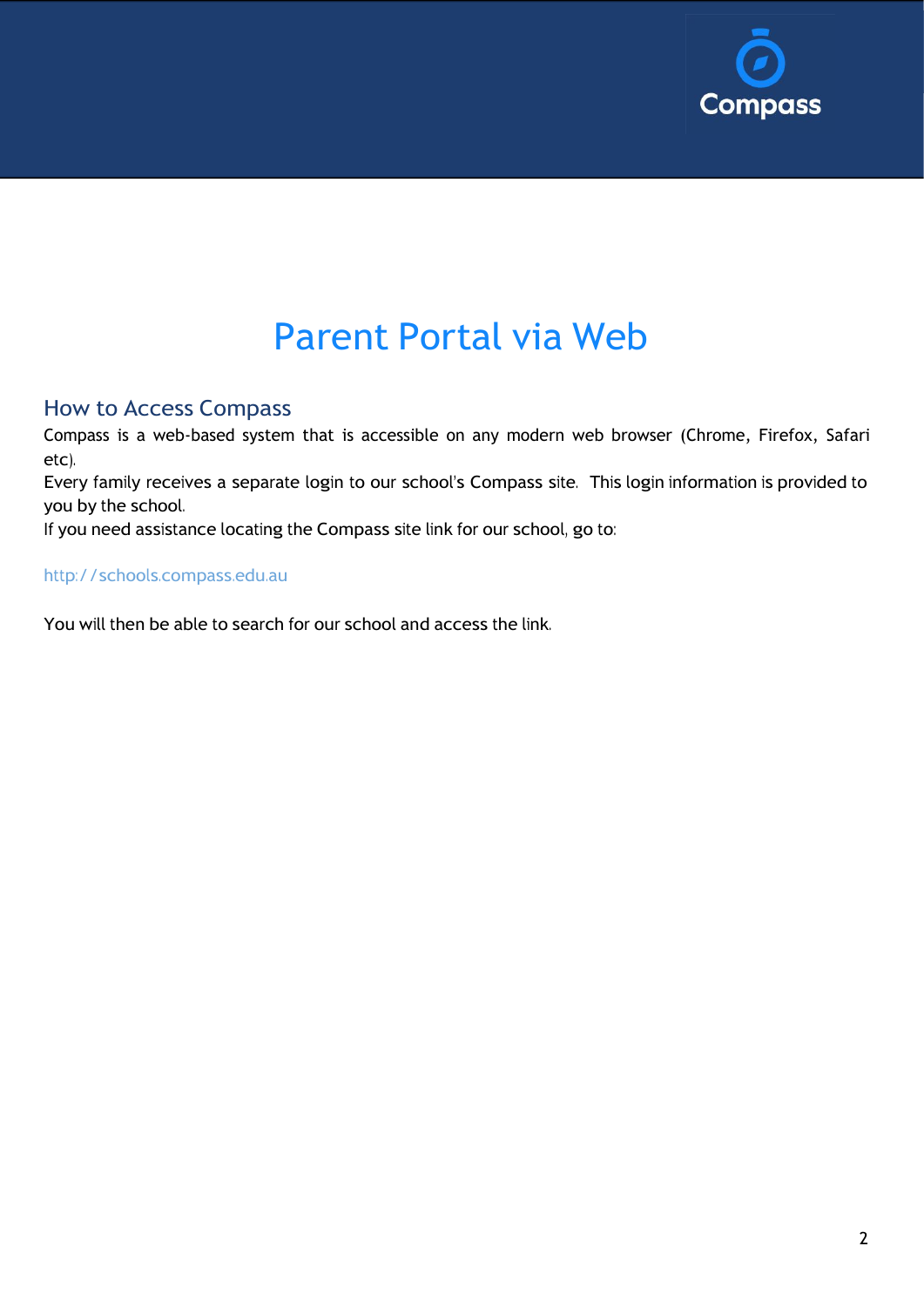#### How to Login

To login, you will require your unique family username and password. These details will be provided to you by the school however if you are yet to receive them, please contact the school office.

You will initially be provided with a temporary password that you will be prompted to update to one of your choosing when you login for the first time.

To login, go to your school's Compass site. Type in your username and password and click 'Sign in'.

|                    | Magic P-12 College                        |  |
|--------------------|-------------------------------------------|--|
|                    | Username                                  |  |
|                    | Password                                  |  |
| Magic P-12 College | Sign in<br>f.                             |  |
|                    | Remember me<br>Can't access your account? |  |

If it is the first time you are logging in, you will be required to confirm your email address and mobile number. These details may be used by the school for SMS/email communications and also, password recovery.

|                         | Welcome to the Magic P-12 College Parent Portal                                                                                                                                                                                                                                                      |
|-------------------------|------------------------------------------------------------------------------------------------------------------------------------------------------------------------------------------------------------------------------------------------------------------------------------------------------|
| school uses).           | Please confirm your mobile phone number and email address(es) below. These details will be used<br>by the school to keep you up to date on school news, upcoming events, student absences, fees due<br>for payment and a range of other information services (depending on the Compass features your |
| <b>Mrs Sable BROOKS</b> |                                                                                                                                                                                                                                                                                                      |
| Mobile                  |                                                                                                                                                                                                                                                                                                      |
| <b>Fmail</b>            |                                                                                                                                                                                                                                                                                                      |

Also when logging in for the first time, once you have confirmed your details, you will be required to change your temporary password to one of your choosing. When you have entered your new password, click 'Save'.

|                                 | Next, you will need to change your password     |
|---------------------------------|-------------------------------------------------|
| Your new password must:         |                                                 |
| Not contain your username<br>٠  |                                                 |
| ٠                               | Not be a password recently used by this account |
| ٠                               | Be at least eight (8) characters in length      |
| ٠                               | Contain at least one (1) UPPERCASE letter       |
| ٠                               | Contain at least one (1) lowercase letter       |
| Contain at least one (1) number |                                                 |
| New Password:                   | ⊛                                               |
| Confirm New Password:           | ⊕                                               |
|                                 | Save                                            |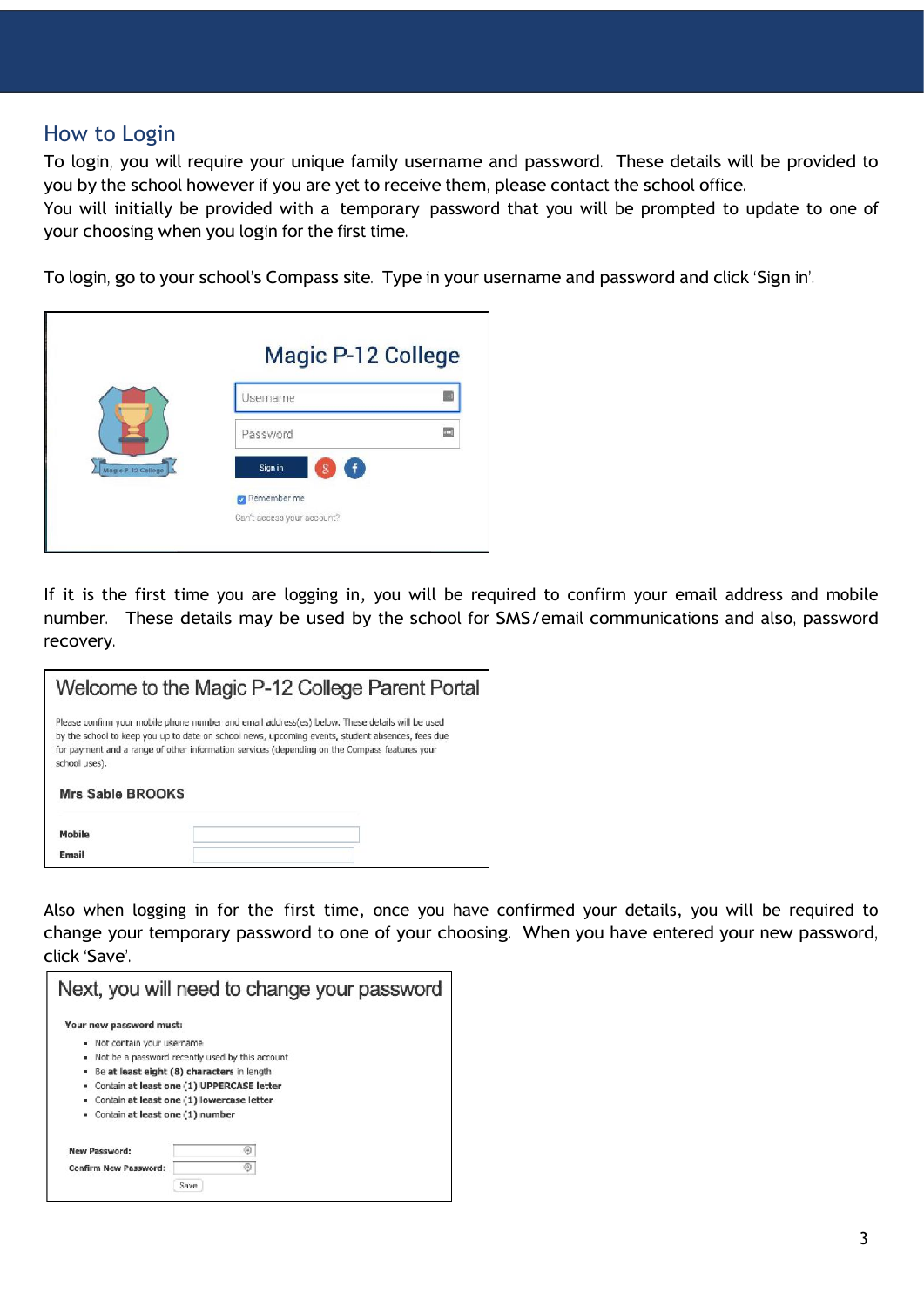## The Home Page

When logged in, you will be on the Home page. Here you will see different sections of key information.



**Alerts -** These are clickable notifications of items that require your action.

**Newsfeed -** These are posts made by the school to communicate school information to you. You can scroll through any available posts and they will remain accessible for as long as the school has determined. They will generally display with the most recently dated post at the top however, posts set as 'Priority' by the school will show first regardless of the date.

**Child Information -** You will see each child you have at the school listed and clickable items that give you further details i.e clicking 'View Academic Reports' will take you to your child's available reports

**Menu options -** Across the top of the screen you will see a series of icons that open up menus for additional information you may require to access from time to time i.e. access to placing a canteen order, access to viewing upcoming event information etc.